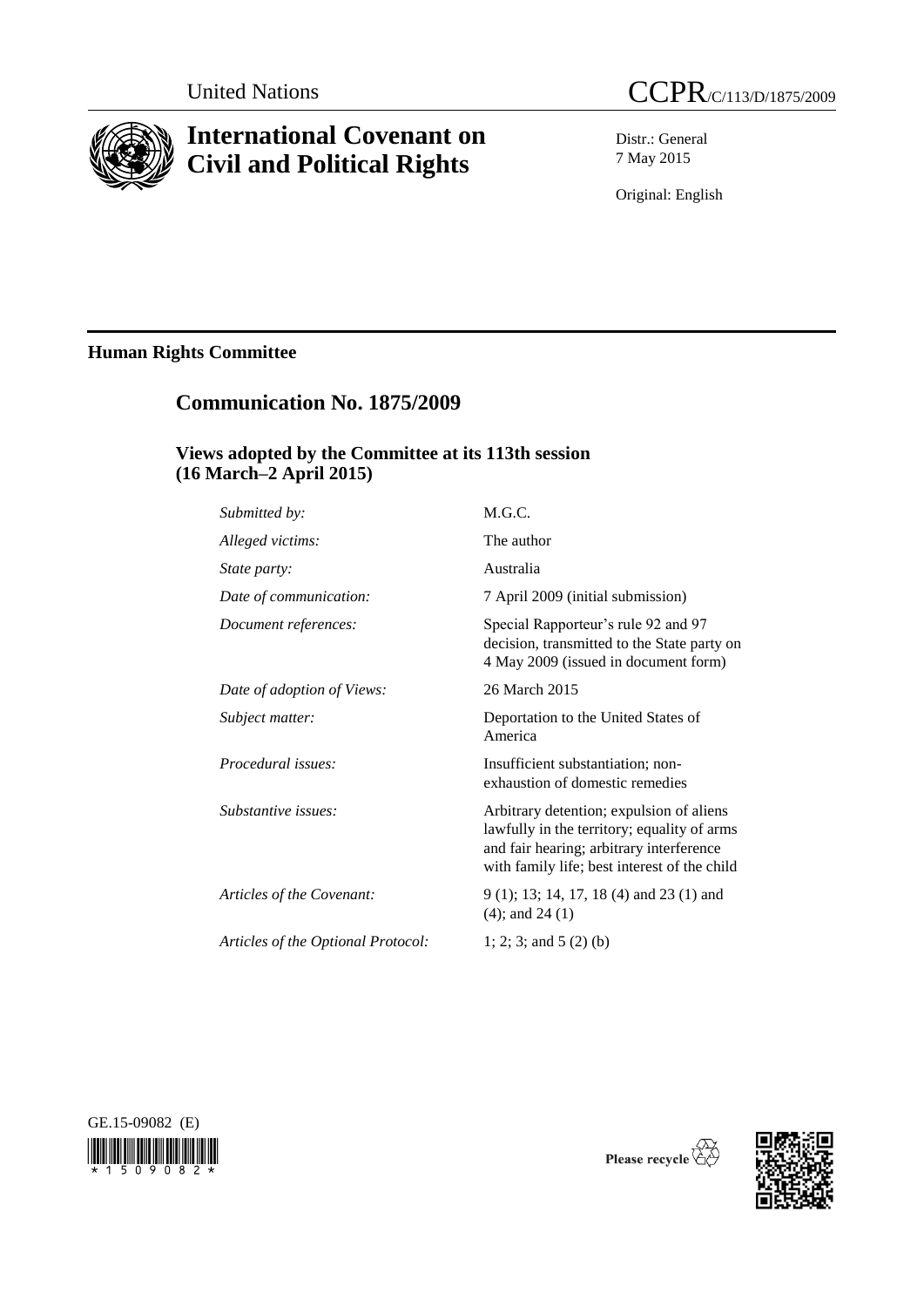#### **Annex**

## **Views of the Human Rights Committee under article 5, paragraph 4, of the Optional Protocol to the International Covenant on Civil and Political Rights (113th session)**

concerning

#### **Communication No. 1875/2009**\*

| Submitted by:          | M.G.C.                            |
|------------------------|-----------------------------------|
| Alleged victims:       | The author                        |
| <i>State party:</i>    | Australia                         |
| Date of communication: | 7 April 2009 (initial submission) |

*The Human Rights Committee*, established under article 28 of the International Covenant on Civil and Political Rights,

*Meeting* on 26 March 2015,

*Having concluded* its consideration of communication No. 1875/2009, submitted to the Human Rights Committee by M.G.C under the Optional Protocol to the International Covenant on Civil and Political Rights,

*Having taken into account* all written information made available to it by the author of the communication and the State party,

*Adopts* the following:

### **Views under article 5, paragraph 4, of the Optional Protocol**

1.1 The author of the communication is M.G.C., an American national born on 1 July 1970. He claims that his rights under articles 18 (4), 23 (1) and (4) and 24 (1) of the Covenant would be violated if he were deported to the United States of America. <sup>1</sup> The author is not represented.

1.2 On 4 May 2009, the Special Rapporteur on new communications and interim measures, acting on behalf of the Committee, decided not to request the State party to refrain from deporting the author to the United States. The author was removed from Australia on 8 May 2009.

<sup>\*</sup> The following members of the Committee participated in the examination of the present communication: Yadh Ben Achour, Lazhari Bouzid, Sarah Cleveland, Olivier de Frouville, Yuji Iwasawa, Ivana Jelić, Duncan Muhumuza Laki, Photini Pazartzis, Mauro Politi, Sir Nigel Rodley, Víctor Manuel Rodríguez-Rescia, Fabián Omar Salvioli, Dheerujlall Seetulsingh, Anja Seibert-Fohr, Yuval Shany, Konstantine Vardzelashvili and Margo Waterval.

<sup>1</sup> In his comments dated 23 March 2011, the author made additional allegations under articles 9, 13, 14 and 17 of the Covenant.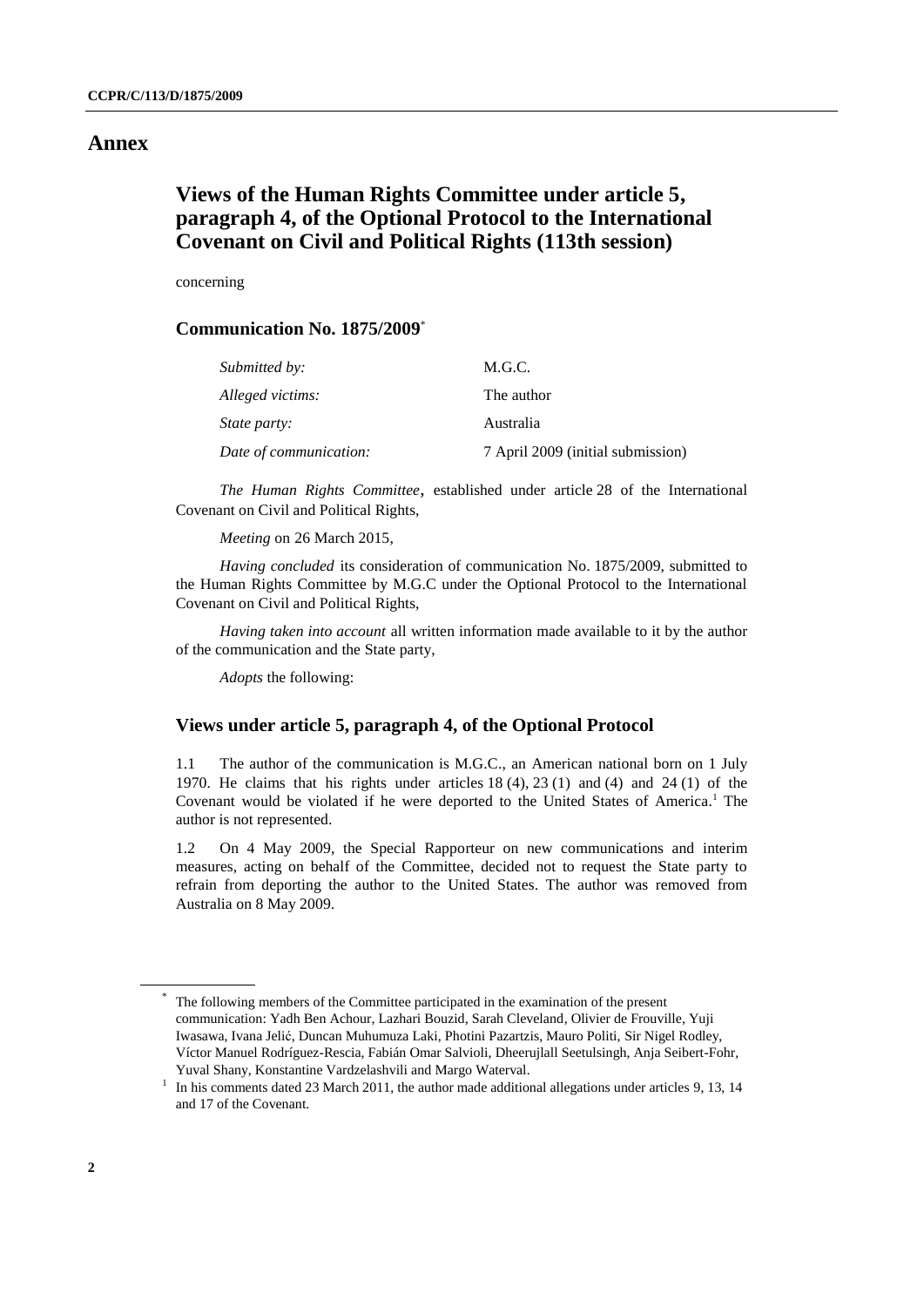#### **Factual background**<sup>2</sup>

2.1 The author arrived in Australia in June 1994 on a tourist (short stay) visa and married an Australian citizen in 1999. He obtained a spouse visa by virtue of his marriage. The author and his wife divorced on 25 August 2004. On 20 July 2005, the author's son was born out of a relationship with another woman, also of Australian citizenship, from whom he is now separated. On 29 May 2006, the Federal Magistrates Court granted the author "contact orders by consent", which allowed him to have contact with his son, with the consent of his ex-partner.

2.2 Between 1998 and 2002, the author committed a series of criminal offences. The offences involved the author fraudulently claiming income tax credits and opening and operating false bank and credit card accounts. On 13 November 2003, he pleaded guilty and was convicted in the Queensland District Court of a number of offences involving fraud and dishonesty. He was sentenced to a term of imprisonment. Some of his convictions were later set aside by the Supreme Court of Queensland sitting as court of appeal on the basis of an error in the indictment. After serving part of his sentence, the author was released on parole in October 2004.

2.3 On 1 June 2005, a delegate of the Minister for Immigration and Multicultural and Indigenous Affairs (Minister for Immigration) decided that the author had not satisfied the "character test" under section 501 of the Migration Act, and the delegate exercised the discretion pursuant to section 501 (2) of the Act to cancel his visa. Under section 501 (6) (a), a person does not pass the character test if he or she has a substantial criminal record. A person who has been sentenced to a term of imprisonment of 12 months or more is considered as having a criminal record. The author had been sentenced to imprisonment for terms exceeding this period on 13 November 2003. As a result of the cancelling of his visa, the author became an "unlawful non-citizen" and was thus placed in immigration detention as of 20 October 2005, where he stayed until all pending proceedings were completed.

2.4 On 28 February 2007, the Administrative Appeals Tribunal affirmed the delegate's decision. It held that it was obliged to follow Ministerial Direction No. 21 (Direction – Visa Refusal and Cancellation under section  $501 - No. 21$  made pursuant to section 499 of the Act. The Tribunal noted that, under the Direction, the three primary considerations to be taken into account in exercising discretion under section 501 of the Act were: the protection of the Australian community; the expectations of the Australian community; and, in cases involving a parental or other close relationship between a child and a person under consideration, the best interest of the child.

2.5 In relation to the best interest of the child, the Tribunal agreed that it was generally in the best interest of a child to be with the parents. However, when considering the best interest of the author's son, it also stated that the author's son was only about 19 months old at the time of the hearing, that the author had been separated from him since he was taken into immigration detention in October 2005 and that, "although the author would have preferred not to have had such a lengthy period of forced separation from his son", there was no established relationship between the author and his son. The prospects of the author developing a close relationship with his son were doubtful given the author's estrangement from the mother. Although the relationship could not be qualified as hostile during the hearing, it was certainly strained. The author's risk of recidivism would, if it materialized,

<sup>&</sup>lt;sup>2</sup> The factual background has been established on the basis of the author's account and court documents, with the addition of dates provided by the State party in its observations.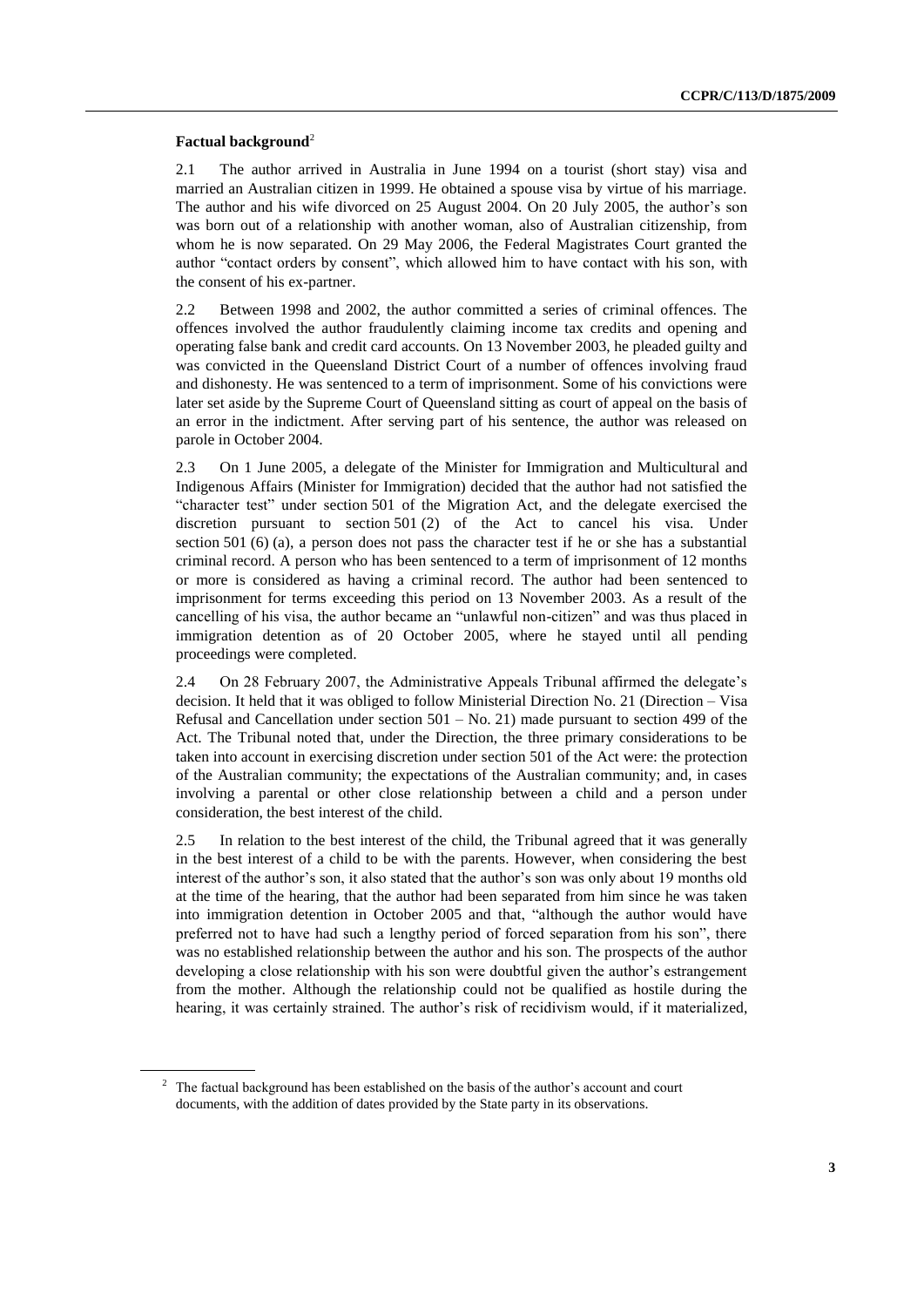be harmful to the child's upbringing. On that basis, the Tribunal found that, for the reasons given and in the best interest of the child, the author's visa should be cancelled.

2.6 On 20 November 2007, the Federal Court dismissed the author's appeal and a further appeal to the Full Court of the Federal Court was dismissed on 5 September 2008. In both appeals, three main issues were in contention. First, the author contended that the Tribunal had erred in failing to consider the orders of the Federal Magistrates Court which gave the author contact with his child. The primary judge of the Court found that the Tribunal was aware of the orders of the Federal Magistrates Court. Given that those orders provided for only a minimal level of contact between the author and his son, it was open to the Tribunal to conclude that the development of a close relationship between the author and his son was nonetheless doubtful. The author further argued that the decision of the Federal Magistrates Court to issue contact orders in favour of the author was proof that it was in the best interest of the child. The Federal Court considered that the Tribunal was not bound by the views expressed by the Federal Magistrates Court. For reasons similar to those of the primary judge, the Full Court held that the Tribunal had not erred in determining the best interest of the author's son.

2.7 Secondly, the author argued that the Tribunal had mischaracterized the nature of the discretion it was exercising. Both the primary judge and the Full Court rejected that contention.

2.8 Finally, the primary judge and the Full Court rejected a submission that the Tribunal had failed to take into account relevant considerations, namely, the obligations of Australia under certain international instruments; the hardship he would experience if he were to lose contact with his son; and the fact that he had not been warned of the possibility that committing serious offences might jeopardize his visa. The Full Court noted that there was no occasion for the Tribunal to consider the effect of international instruments. Insofar as the author's own hardship could be considered relevant, no substantial evidence had been put to the Tribunal evidencing such hardship. Furthermore, even if it were relevant, it would have been impossible for the author to have been warned of the possibility of visa cancellation given that he was convicted of a number of offences on the same date. The author appealed against the Full Court's judgement on two occasions without success; thus the proceedings ended on 27 March 2009. 3

2.9 In parallel, on 19 September 2008, the author also applied for a protection visa. On 8 October 2008, this application was refused on the basis that the author did not meet the definition of a refugee. On 15 October 2008, the author applied to the Refugee Review Tribunal, which, on 23 December 2008, affirmed the delegate's decision to refuse the author a protection visa.

2.10 On 3 April 2009, the author made submissions to the Minister for Immigration, requesting him to personally exercise his discretion under section 417 of the Migration Act, and in so doing take into consideration the Convention on the Rights of the Child. On 8 April 2009, the Minister for Immigration declined to consider exercising his section 417 power in the author's case.

#### **The complaint**

3.1 In his original submission, the author alleges a violation of articles 18 (4); 23 (1); 23 (4); and 24 (1) of the Covenant. In his comments, the author adds allegations under articles 9, 13, 14 and 17 of the Covenant (see paras. 5.1–7.12 and para. 9.4 below). The

<sup>&</sup>lt;sup>3</sup> A number of subsequent procedural attempts before the Full Court resulted in a stay of deportation until 23 April 2009.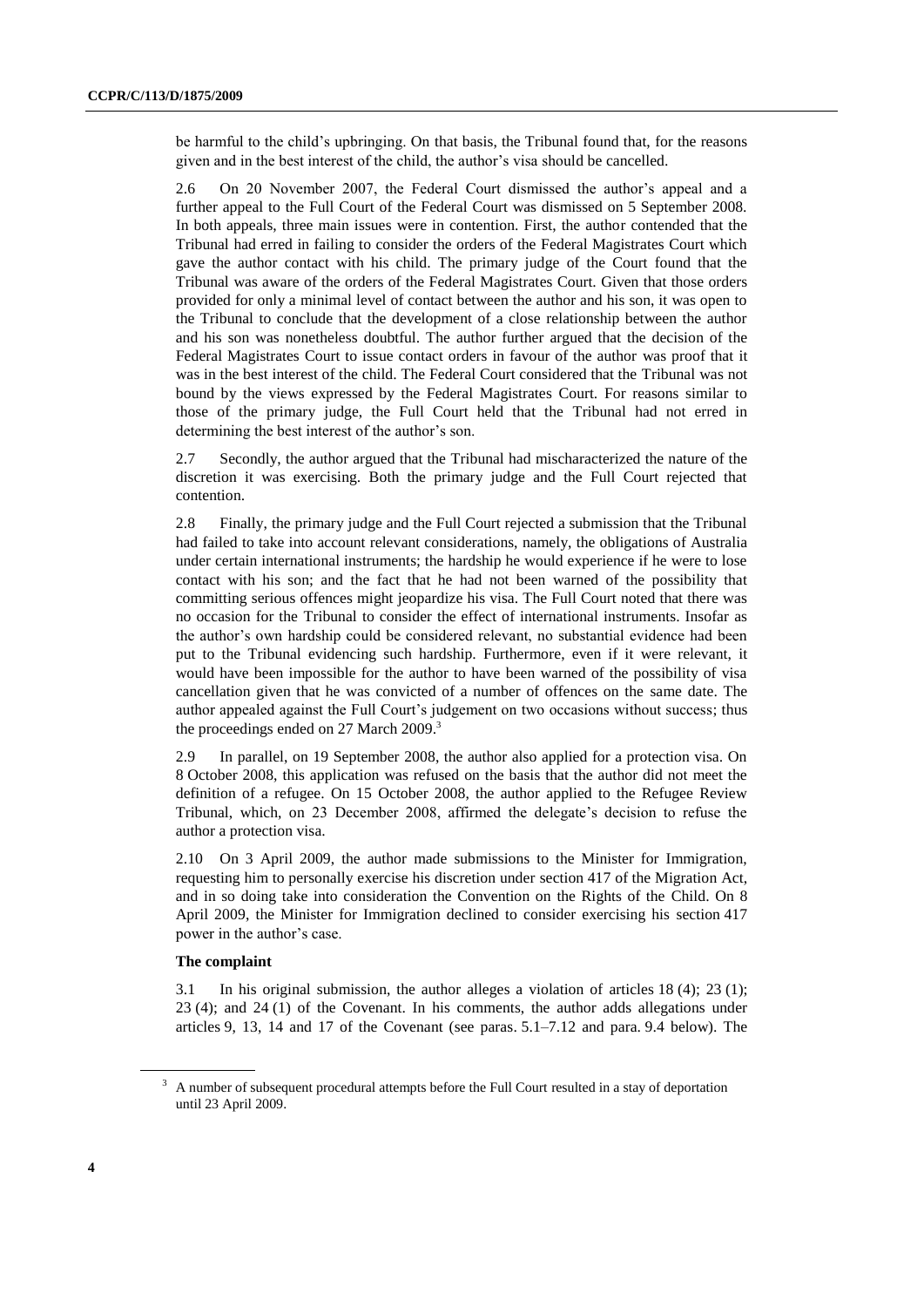author also alleges a violation of articles 9 and 27 of the Convention on the Rights of the Child.

3.2 According to the undated notice of removal from Australia, the author will not be eligible for the grant of another Australian visa because his visa was cancelled under section 501 of the Migration Act (subsection 501  $(6)$  (a) – substantial criminal record; and subsection 501 (6) (c) (i) and (ii) – character test). Under Schedule  $5$  – Special Return Criteria – of the Migration Act, eligibility for visa grant is affected permanently (permanent re-entry ban).

3.3 The author argues that no psychological assessment has been conducted or provided to him in determining his risk of recidivism, or the risk he poses to the Australian community. In addition, at no point throughout the various legal processes he engaged in whilst in immigration detention did the author have legal representation.

3.4 For most of his son's life, the author has been in immigration detention. He claims that, despite the detention, he has made efforts to be part of his son's life. On 29 May 2006 the author was given contact orders by consent for his son by the Federal Magistrates Court, a decision that, under Australian Family Law, implies that it was in the best interest of the child to maintain contact with his father. Since those contact orders are by consent, they put no obligation upon the child's mother to ensure that the author has access to his son. As the initial contact orders (currently still in force) are limited, on 7 April 2009 the author applied to the Family Court of Australia for full custody of his son (application was still pending at the time of submission and has no suspensive effect). In addition, the author's placement in immigration detention has hampered his ability to procure joint parental custody. The author argues that, owing to the difficult relationship he has with the mother of his child, he doubts that she will ensure that he maintains contact with his son once deported to the United States. The author further argues that he has spent more than a decade in Australia and has not kept any links with the United States, which would render his return there particularly difficult.

3.5 The authors claims that his deportation does not take into account the protection to which the family is entitled from the State, under the Covenant; and neither considers his rights as a father, nor the protection of his son required as a result of the breakdown in the relationship between the author and his ex-partner.

#### **State party's observations on admissibility and merits**

4.1 On 30 September 2010, the State party submitted its observations on admissibility and merits, stressing that the author had failed to substantiate his claims as he made no specific claims under the relevant articles but indicated in a general manner that his rights under the Covenant were dependent solely on his being allowed to remain in Australia and that his deportation would result in his being unable to enjoy any of the rights he claimed.

4.2 The State party rejects the author's claims under article 18 as inadmissible on the basis that he has failed to substantiate how his right to ensure the religious and moral education of his son in conformity with his own convictions has been breached. In addition, there is no evidence that his son is receiving education that is contrary to the author's own convictions.

4.3 Furthermore, those allegations are without merit. The author has not submitted any evidence that his son is receiving an education that includes instruction in a particular religion or belief, or that the State party has interfered with the religious and moral education of his son. There is nothing to suggest that the boy's mother, as his legal guardian, has expressed any concerns about her son's religious and moral education. There is no suggestion that the State party's public education system in general is in breach of the article. The State party adds that there is nothing in the nature of article 18 to suggest that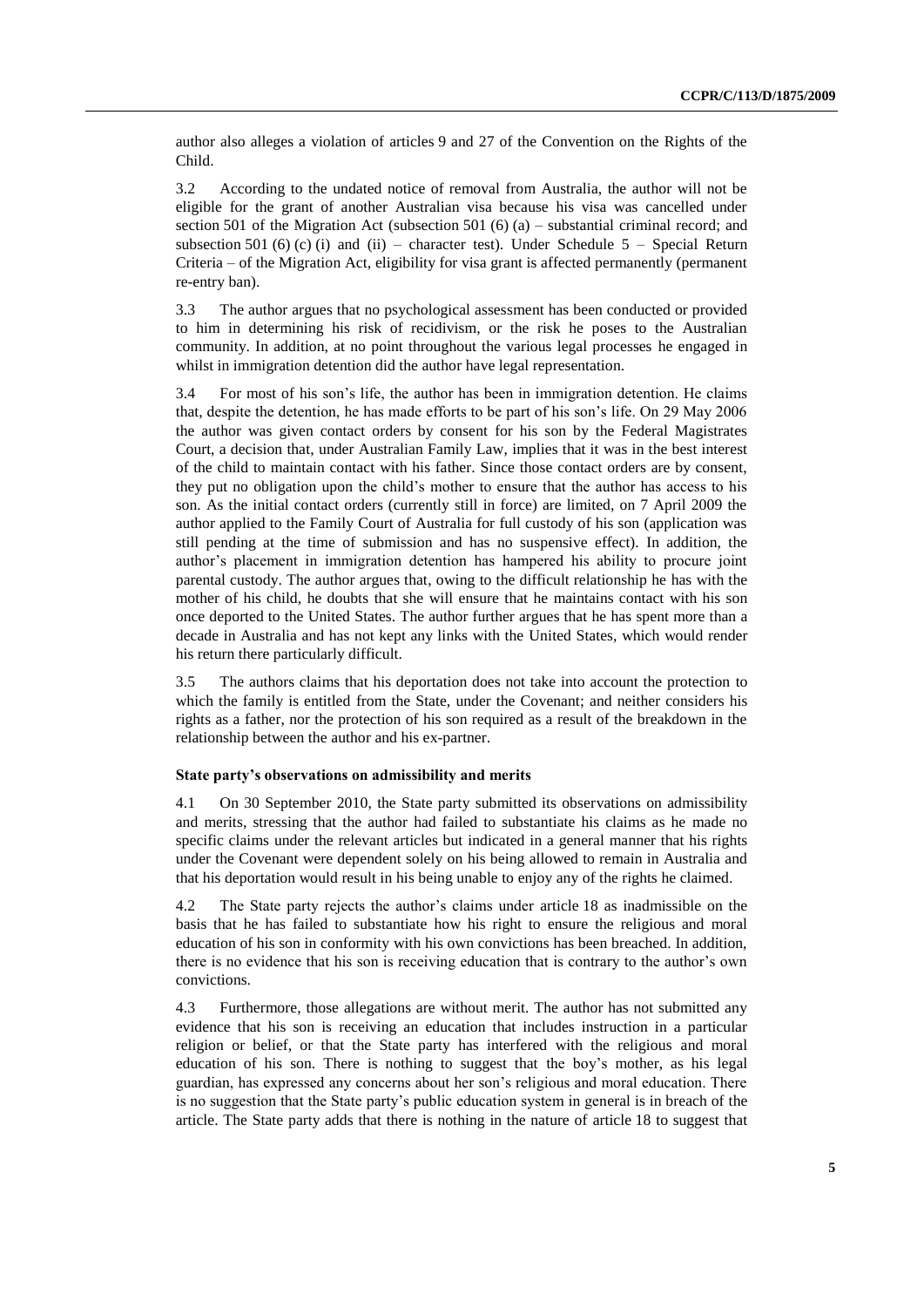the author must be within the same jurisdiction as his son to exercise the right in question. The possibility that the author will have limited contact with his son as a result of the author's removal from Australia does not mean that the State party is infringing his right to ensure his son's religious and moral education.

4.4 With regard to the author's claims concerning articles 17 and 23 (1), the State party submits that the author has failed to substantiate these. He has not demonstrated that the State party's government failed to take into account his family circumstances in making the decision to cancel his visa. In fact, the State party's obligations under articles 17 and 23 were specifically considered by the delegate's Minister in making that decision. The issue was also explicitly considered in the decision of the Administrative Appeals Tribunal, which reviewed the delegate's decision.

4.5 In relation to the author's claims of alleged violations of his son's rights in respect of his father under article 24 (1), the State party considers these to be inadmissible owing to the failure to satisfy the "victim" requirement under article 1 of the Optional Protocol. The present communication has been submitted only in the name of the author, not his son. It is the right of the child which is protected under article 1, and it would be the author's son, not the author, who would be the victim of a violation of that right. On the merits, the author's removal has not resulted in a lack of protection for his son, whose mother remains his primary carer. In addition, there is no evidence that the State party's system does not provide the requisite measures of protection to minors. The best interest of the child was specifically considered by the State party when deciding whether to remove the author from Australia.

4.6 In relation to the author's right to seek custody of his son, those claims are inadmissible on the grounds of failure to exhaust domestic remedies. The author is not prevented from accessing the Australian family court system to obtain orders in relation to the care arrangements for his son, notwithstanding the fact that he is now located outside Australia. In the event that the parenting orders in relation to his son are current, the author can make an application to the court for variation of those orders on the basis that there has been a significant change in circumstances that warrants review of the final orders. In circumstances where one parent is living overseas and is not able to enter Australia, the courts will make a determination whether it is in the child's best interest to live overseas with that parent or to travel overseas to spend time with the parent, depending on the nature of the applications made to the court with respect to the care arrangements for that child.

4.7 Should the Committee find the author's allegations admissible under article 23 (1), the State party submits that they are without merit. The author cannot claim to be part of a family within the meaning of articles 17 and 23 on the basis of his relationship with his son. In addition to blood relationship and statutory forms of establishing relations (marriage, adoption), still further criteria are essential for the existence of a family. 4 In *Balaguer Santacana* v. *Spain*, the Committee outlined the minimal requirements for the existence of a family as "life together, economic ties, a regular and intense relationship".<sup>5</sup> The evidence before the Australian courts demonstrates that the contact between the author and his son has been minimal. While there is evidence that the author visited his son at the author's expartner's residence on 13, 20 and 28 August 2005, with subsequent visits taking place at the Building Bridges contact centre in Lutwyche, there was no evidence before the Administrative Appeals Tribunal that any subsequent visits occurred. The author's ex-

<sup>4</sup> The State party refers to Manfred Nowak, *UN Covenant on Civil and Political Rights: CCPR Commentary* (2nd revised ed., 2005) 433 [50].

<sup>5</sup> See communication No. 417/1990, *Balaguer Santacana* v. *Spain*, Views adopted on 15 July 1994, para. 10.2.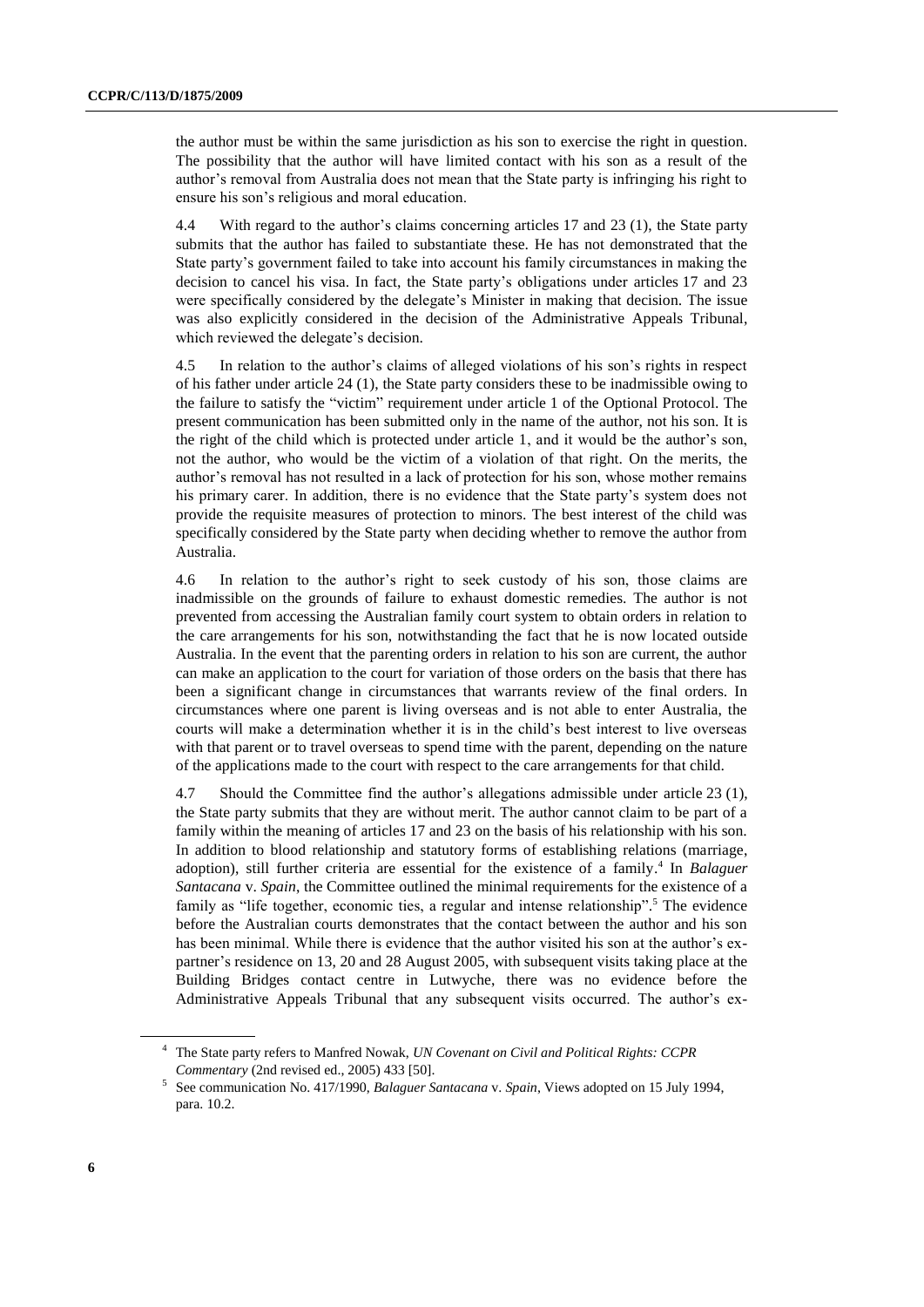partner also provided evidence to the Tribunal that the author had failed to honour the financial agreement made between them. The author himself admits that, as a result of his time in immigration detention, a strong relationship with his son had not been formed, that he had paid little child maintenance and had not seen his son in almost four years. The Tribunal considered that in no sense other than the purely biological could it be said that the author and his son constituted a family.

4.8 While it may have been difficult for the author to establish such a relationship with his son while he was in immigration detention, the author was detained on the basis that, following the cancellation of his visa, he had no lawful basis to remain in Australia. In addition, there was evidence before the Tribunal that the author was aware that his visa might be cancelled under section 501 of the Migration Act before his son was conceived. Whatever the circumstances in which the author was placed after the birth of his son, those circumstances were foreseeable by the author, and the fact that the author's son is an Australian citizen does not entitle him to claim "protection of the family" under the Covenant to prevent his removal.

4.9 If the Committee does not accept the State party's contention that the author does not constitute a family with his son within the meaning of articles 17 and 23, the State party submits that both the author's right to family and the best interest of the child were considered by the Tribunal, and that any interference was not arbitrary and was carried out in accordance with Australian law. The State party has a right to remove non-nationals on public grounds and, in the author's case, his family rights were balanced against the State party's legitimate interest in maintaining immigration control. The author was removed from Australia because he was an unlawful non-citizen and had no lawful basis to remain in Australia. As such, he was subject to removal under section 198 of the Migration Act. The author became an unlawful citizen because his spouse visa was cancelled on the grounds that he did not pass the character test under section 501 of the Migration Act. Indeed, the author had committed a series of offences between 1998 and 2002. While the convictions for a number of offences to which the author pleaded guilty were appealed on technical grounds, the six remaining offences of which he was convicted resulted in sentences of one and a half years imprisonment in each case.

4.10 In deciding whether to exercise the discretion conferred by section 501 (2) of the Migration Act, both the Minister's delegate and the Administrative Appeals Tribunal applied the then Ministerial Direction 21, taking into account three primary considerations which were (a) the protection of the Australian community and members of the community; (b) the expectations of the Australian community; and (c) in all cases involving parental or other close relationship between a child or children and the person under consideration, the best interest of the child. The Direction provided factors for the assessment which were: (a) the seriousness and nature of the conduct; (b) the likelihood of recidivism; and (c) whether the visa refusal or cancellation may prevent or discourage similar conduct.

4.11 Contrary to the author's claim, the Tribunal engaged in an analysis of the author's claims of rehabilitation for his drug use and of his risk of recidivism. On the basis of the evidence presented to the Tribunal, the latter concluded that the author's evidence in relation to his drug addiction was somewhat inconsistent and thus that he had not proven that he had overcome his drug addiction and was not a risk of further offending.

4.12 Also contrary to the author's claim, the Administrative Appeals Tribunal had considered the protection of the family and the best interest of the child. It took into account the fact that the author's son was only 19 months old at the time of its decision, that the author had been separated from his son since he was less than 4 months old, that there was no established relationship between the author and his son, and that the prospects of establishing such a relationship in the future were doubtful. The Tribunal further considered that the significant risk of recidivism, if it were to materialize, would be harmful to the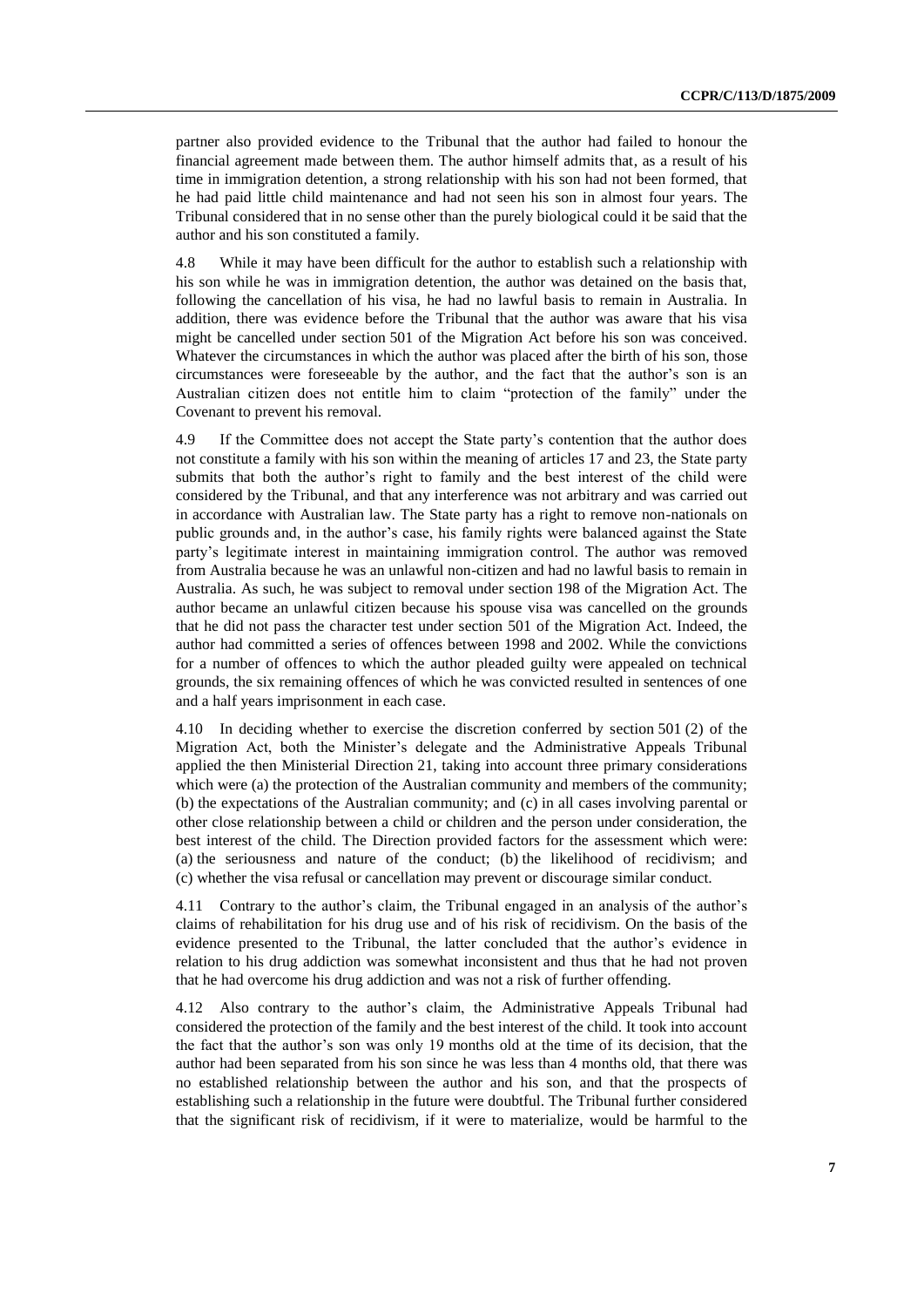child's upbringing. While acknowledging the author's wish to remain in Australia to develop a parental relationship with his son, it considered that it was in the best interest of the child to cancel the author's visa. That decision was affirmed by two subsequent decisions in the Federal Court.

4.13 The Administrative Appeals Tribunal particularly looked at the author's contention that, by granting the author contact orders for his son, the Federal Magistrates Court was indicating that the best interest of the child would be served by allowing him to have contact with his father. The Tribunal considered however that it was not bound by the views of the Federal Magistrates Court and that it could form its own view of the best interest of the child. The Tribunal and the Minister's delegate had regard to the author's rights under articles 17 and 23 of the Covenant. They found that there would be no hardship for any immediate family members in Australia, apart from the author's son, if the author were removed from Australia. The issues in relation to the author's son were considered separately as part of an analysis of the best interest of the author's son.

4.14 The Committee has previously held that the separation of a person from his or her family could be regarded as arbitrary interference "if in the circumstances of the case the separation of the author from his family and its effects on him were disproportionate to the objectives of removal". <sup>6</sup> Due to the limited nature of the relationship between the author and his son, and the State party's legitimate interest in the protection of the Australian community from further offending by the author, his separation from his son was not disproportionate to the objectives of cancelling his visa. In *Canepa* v. *Canada*, the Committee accepted that, where an individual was to be deported to protect public safety from further criminal activity and there was no financial dependence involved in the author's family ties, there were no circumstances particular to the author or to his family which would lead the Committee to conclude that his removal was an arbitrary interference with his family. In addition, the Committee has considered that the fact that a child is born, or that by operation of law such a child receives citizenship either at birth or at a later time, is not sufficient of itself to make the proposed deportation of one or both parents arbitrary.<sup>7</sup>

4.15 The author claimed that at no point throughout the various legal processes engaged in whilst in immigration detention did he have legal representation. The State party acknowledges that the author did not have legal representation when he appeared before the Administrative Appeals Tribunal. However, he was represented in both appeal proceedings before the Federal Court, and in his request for the Minister to exercise his discretion under section 417 of the Migration Act. There were a number of ways in which the author could have sought assistance with the proceedings before the Tribunal. There is no entitlement to legal aid for immigration matters, except where a person is challenging the lawfulness of his immigration detention. However, migration advice and application assistance are available to clients in immigration detention through the immigration advice schemes in cooperation with legal aid organizations. A legal aid solicitor attends the Tribunal's registry on a weekly or fortnightly basis and can advise and give minor assistance to selfrepresented parties. The Tribunal also refers self-represented parties to community legal centres and other service providers that may be able to provide advice or representation. There is no evidence that, if he had wanted, the author was prevented from choosing a representative of his choice.

4.16 The State party notes the author's claim that, in removing him from Australia, the State party considered neither the author's rights as a father, nor the protection of his son

<sup>6</sup> See communication No. 558/1993, *Canepa* v. *Canada*, Views adopted on 3 April 1997, para. 11.4. 7 See communication No. 930/2000, *Winata and Li* v. *Australia*, Views adopted on 26 July 2001, para. 7.3.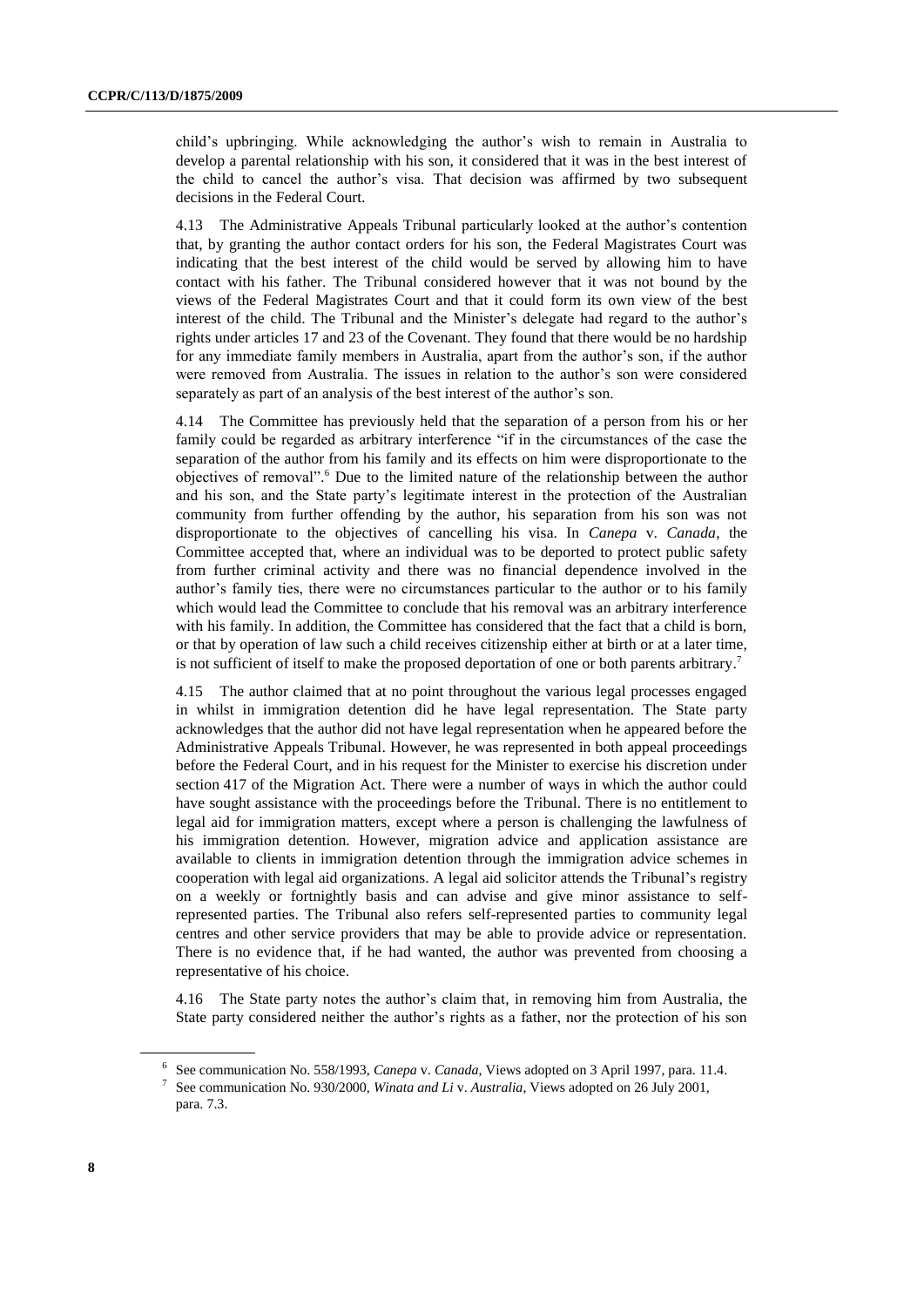required as a result of the breakdown in the relationship between the author and his expartner. The State party considers such a claim inadmissible on the grounds that it was not substantiated. Should the Committee consider the author's claim admissible, the State party considers it to be without merit. The principle of equality of parenting responsibility underpins Australian family law. It is stipulated in section 61DA of the Commonwealth Family Law Act 1975 that, when making a parenting order in relation to a child, the court must apply a presumption that it is in the best interests of the child for the child's parents to have equal shared parental responsibility. The presumption may be rebutted by evidence that satisfies the court that it would not be in the best interests of the child for those responsibilities to be shared. The State party considers that the courts have made their assessments in conformity with the law.

4.17 The State party considers that the author's claims under the Convention on the Rights of the Child are inadmissible *ratione materiae* since the Committee is only competent to consider allegations of violations of any of the rights protected under the Covenant.

#### **Author's comments on the State party's observations**

5.1 On 23 March 2011, the author notes that he also considers that the State party has violated his rights under article 9 of the Covenant in that his placement in immigration detention was arbitrary. In a letter dated 20 October 2005, on the first day of his immigration detention, the author was informed that his "circumstances" were apparently "considered" prior to its decision to send him to Baxter Detention Centre, a high-security facility. <sup>8</sup> The author was never informed of the nature of those "circumstances". The Migration Act requires an unlawful non-citizen to be detained; however it does not require that he be detained within gated/secure facilities.

5.2 The author also contests the length of his detention, which in his view was neither necessary nor required to protect the Australian community. The Committee has previously considered that arbitrariness is not to be equated with "against the law", but must be interpreted more broadly to include elements of inappropriateness, injustice and lack of predictability. 9

5.3 The author notes that the Government was aware of his conviction and the factors relevant to it. In June 2004, the author was released as a result of the assessment by the Queensland Community Corrections Board of the author's circumstances and determining that he was suitable for release into the Australian community. If the Government of Australia was concerned about any risk that he may have posed to the community, having regard to his criminal history, then sufficient time was available to it between his conviction on 13 November 2003 and the Board's decision of June 2004 to cancel his visa and prevent his release into the community. The author refers to the jurisprudence of the Committee, where it has considered that, although immigration detention for administrative purposes is not arbitrary per se, prolonged detention for such purposes may be arbitrary where it continues beyond the period for which a State party can provide appropriate justification.<sup>10</sup> In his case, all relevant sentences formally ended in September 2005, one month prior to the commencement of his immigration detention. By that time, he had been in the community for one year and had reported to the parole office regularly and without incident.

<sup>8</sup> Baxter detention facility was closed in 2007. The author was then detained at Villawood Detention Centre until his removal.

<sup>9</sup> See communication No. 305/1988, *Van Alphen* v. *The Netherlands*, Views adopted on 23 July 1990, para. 5.8.

<sup>&</sup>lt;sup>10</sup> See communication No. 1050/2002, *D. and E. v. Australia*, Views adopted on 11 July 2006, para. 7.2.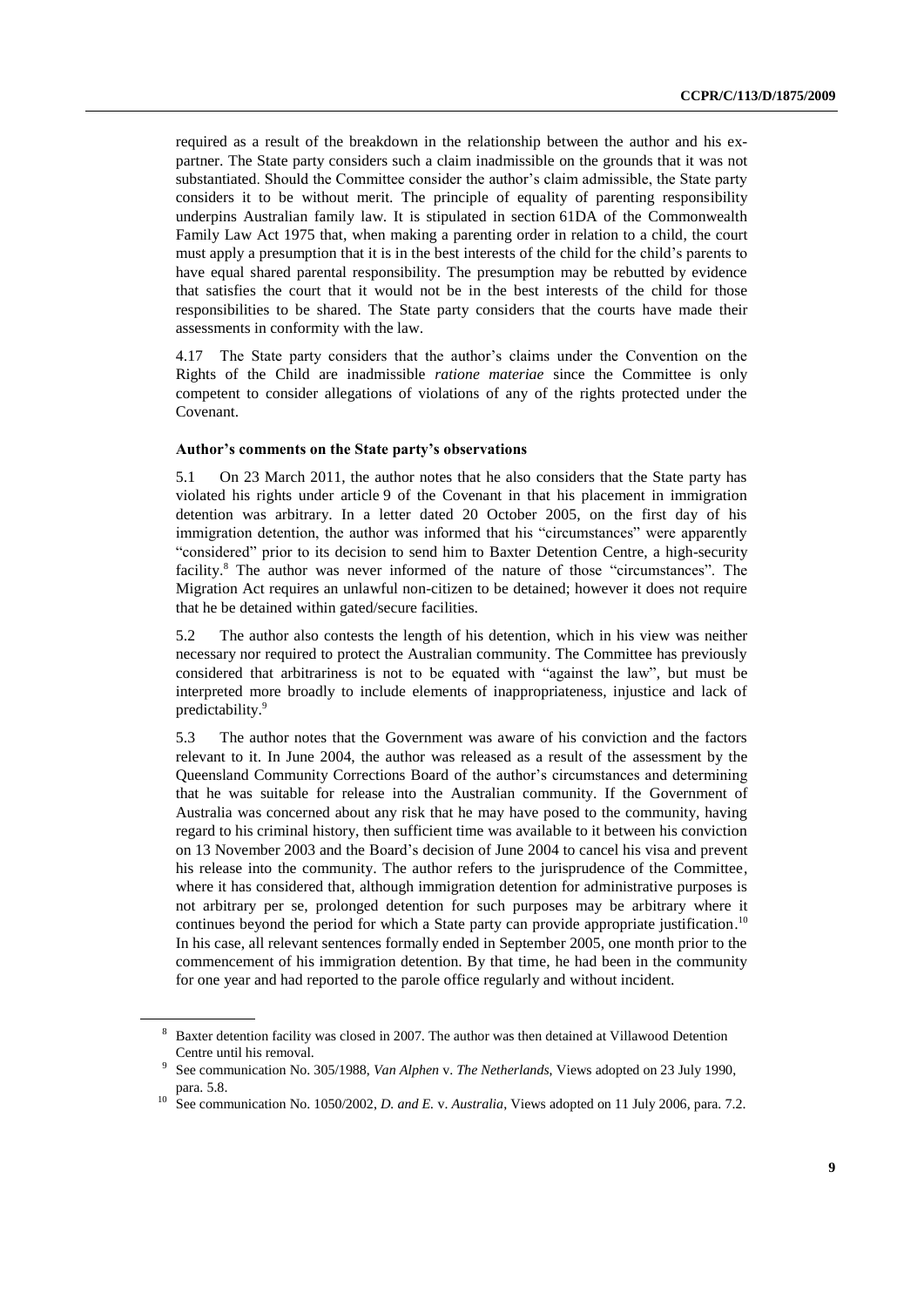5.4 The State party has not demonstrated that other less intrusive measures could not have achieved the same ends, that is presenting himself for removal if the time eventually came. For instance, the imposition of reporting obligations or radio monitoring tags, would have allowed him monitored movement within the community, something he had already been able to demonstrate while on parole. At that time, he had a child whom he wanted to see on a regular basis.

5.5 The author contends that three and a half years in detention is unreasonable and unjust in any circumstances, considering that he had spent two and a half years in prison for what could be considered more serious matters. In Australia there is no facility which would have allowed him to review the basis of his detention beyond the issue of whether or not he answered to the description of "unlawful non-citizen". The claims of the State party concerning his alleged provision of false and misleading claims in 2004 were more than five years "stale" at the time of his removal in May 2009 and the Australian Government relied upon those factors as a barrier to his release and/or grant of a visa. Separately from the above, the author considers that the decisions to cancel his visa were unlawful, rendering his detention and removal unlawful.

5.6 The State party did not provide evidence that a review of his detention took place or that, if it did, such review was conducted in accordance with the rules of natural justice. The Australian Government did not contest that point. The lack of judicial review for detainees has been the subject of much debate and criticism.<sup>11</sup>

5.7 The provision under which the author was removed, section 198 (6) of the Migration Act, calls for a person to be removed if that person is a whose application for a visa has been refused and finally determined. The author became a detainee by way of a visa cancellation under section 501 of the Migration Act, not as a result of a failed application for a visa. He held a valid visa prior to its cancellation and, until September 2008, his matters before the Administrative Appeals Tribunal and Federal Courts were for the sole purpose of having that cancellation overturned, not for the purpose of applying for a visa. The relevant removal provision could not have applied to him until, at the earliest, September 2008, rendering any detention prior to that period arbitrary and for a purpose not lawfully achievable under the Migration Act 1958. There is no provision in the Migration Act that purports to give authority to the Australian Government to, inter alia, detain a person for the purposes of removing him from Australia if that person became a detainee by way of a visa cancellation under section 501. The author considers that words should be given their ordinary meaning. The author therefore alleges that his detention was unreasonable, unnecessary, disproportionate, inappropriate, unjustifiable and arbitrary pursuant to article 9 (1) of the Covenant.

5.8 The author further contends that his removal was not carried out in accordance with law, in violation of article 13 of the Covenant. He claims that the Australian Government violated the rules of natural justice and/or procedural fairness when it made its decisions (whether the original delegate's decision or the Administrative Appeals Tribunal's decision). During the proceedings, the author's ex-partner was called as a witness to the proceedings and she claimed that she had been a victim of domestic violence by the author. The latter alleges that he had not seen the evidence presented by his ex-partner and the cross-examination was carried out without the author having been presented with the evidence beforehand. The author further contends that issues related to his relationship with his ex-partner were held against him in the proceedings when he did not know that such

 $11$  See Background paper: immigration detention and visa cancellation under section 501 of the Migration Act (January 2009).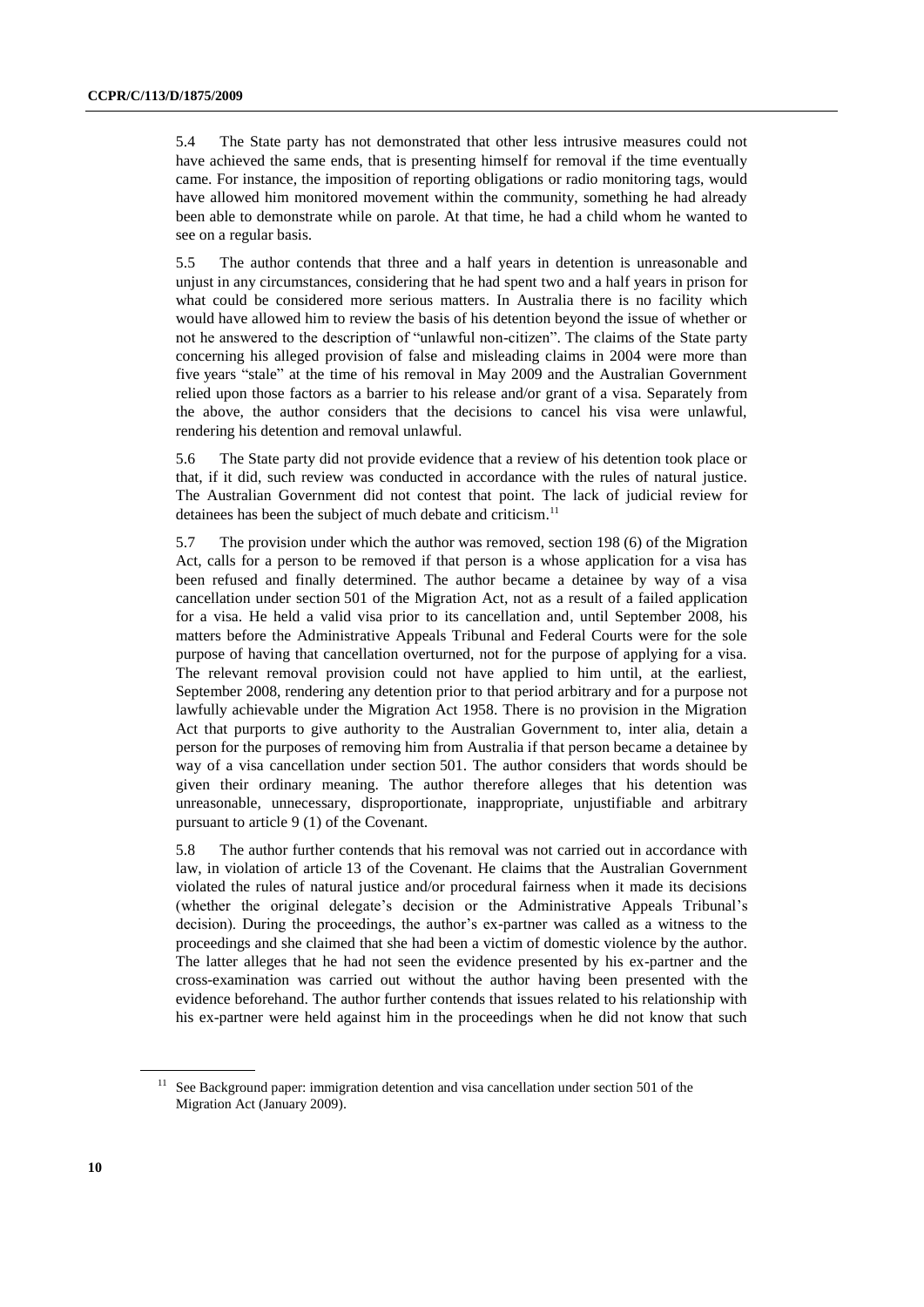conduct would constitute a crime under Australian law. For all those reasons, the author considers that the State party has violated his rights under article 13 of the Covenant.

5.9 The author alleges that the facts above also constitute a violation of article 14 on the grounds of failure to provide equality of arms. The State party was aware of the accusations presented by the author's ex-partner as early as April 2005, well before the Administrative Appeals Tribunal hearing date. The author does not understand why that piece of evidence was not presented well in advance to the author to enable him to contest it prior to crossexamination. Because he was arbitrarily held in immigration detention for a lengthy period of time, he was not in a position to prove that he could live in the Australian community without posing a threat to the community. Such detention also deprived him of the possibility to continue a relationship with his son and thereby serve his best interest. The author adds that before the Minister for Immigration released his decision regarding the author, he stated publicly that "there [were] a large number [of the current detention population] who are serious risks to the community" and that he had "no intention of releasing these persons". Releasing such a statement before a formal decision was made on his case was a violation of the right to a fair hearing because the Minister had already made up his mind before considering the evidence.

5.10 Regarding the term "family" under article 17, according to the Committee's jurisprudence the objectives of the Covenant require that the term be given a broad interpretation to include all those comprising the family as understood in the society of the State party concerned.<sup>12</sup> During his detention, the author sought and received contact orders with his son via the Family Court. The orders granted are proof that the organ most competent in family law has acknowledged a familial connection between himself and his son. The author and his son therefore constitute a family for the purposes of article 17. He considers that his family has been unlawfully interfered with because the decisions to cancel his visa and his subsequent detention were not made in accordance with the law, as explained in his contention on article 13. In addition, the immigration detention was the only reason why he was separated from his son. If, despite the detention, he had been able to secure orders to see his son, the author considers that he would have been able to maintain an even stronger relationship outside jail. The estrangement between the author and his ex-partner should not be used as an excuse to find that any further relationship between the author and his son was unlikely.

5.11 The lack of contact with his son due to immigration detention cannot lead to a family not being one. Otherwise, many fathers separated from their son for reasons beyond their control would be viewed through the same lens. In its observations, the State party has suggested many avenues which the author could pursue in order to see or have some contact with his son. However, since the author's ex-partner has been uncooperative with regard to resolving the matter privately and, since the author does not have the money to mount any legal challenge in the courts, it is unlikely that he could effectively avail himself of the options suggested by the State party, and, even if he did, his ex-partner has little incentive to follow any orders of the court. Moreover, the author should not have to resort to the measures advanced by the State party when the very reasons underlying his lack of contact with his son are the State party's unlawful decisions.

5.12 The author concludes that the State party has violated his rights under articles 9, 13, 14 and 17 of the Covenant. The author proposes a set of remedies for the violations which occurred in this case, including compensation and return to Australia.

<sup>&</sup>lt;sup>12</sup> See general comment No. 16 (1988) on article 17 (right to privacy), para. 5.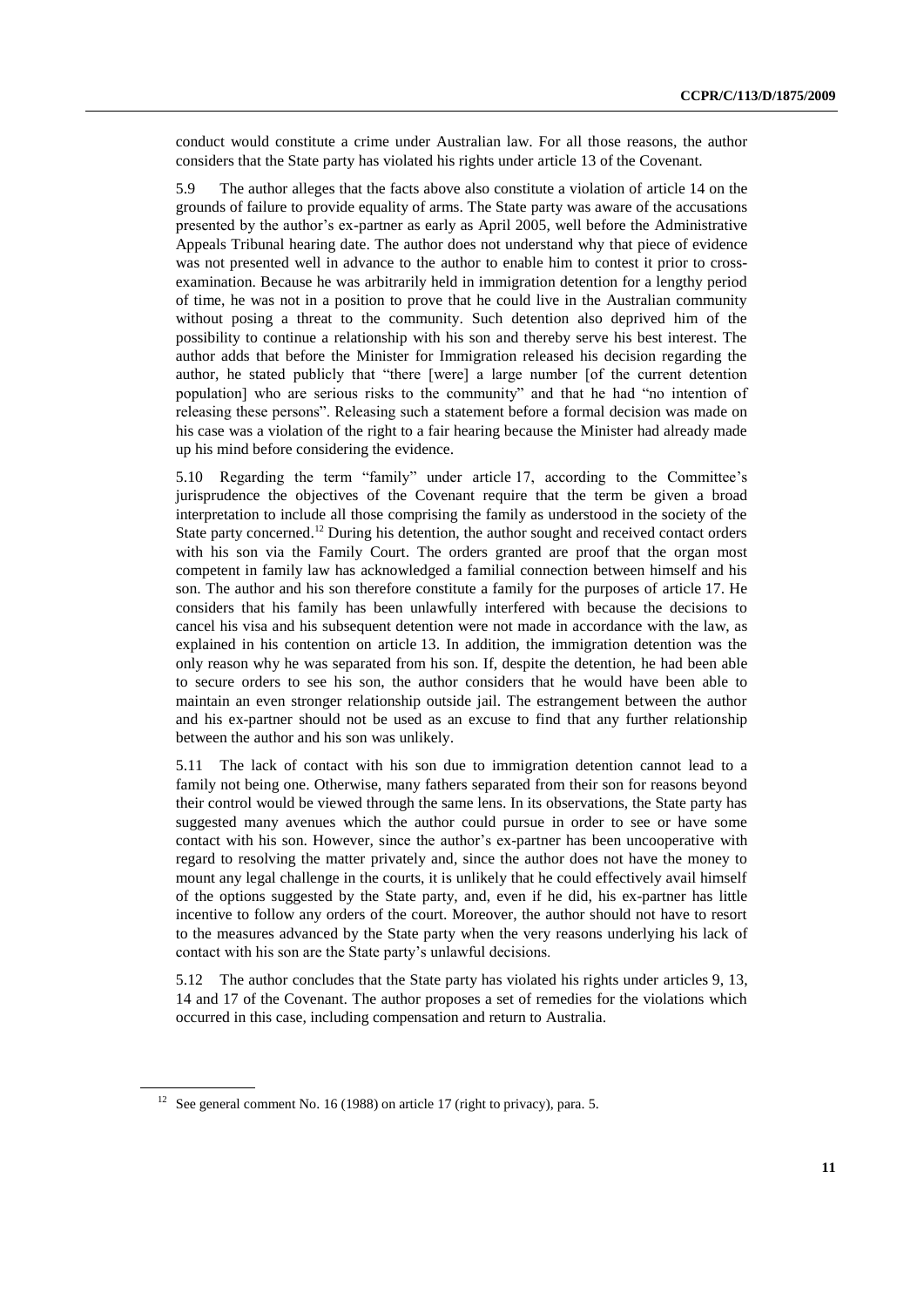#### **Additional observations from the State party**

6.1 On 1 November 2012, the State party challenges the merits of the author's claims under article 9 as the power under section 198 (6) was validly exercised and the immigration detention of the author prior to his removal was not arbitrary.

6.2 As stated in the notice of "Your Removal From Australia" provided to the author, the purpose of section 198 (6) is to authorize the removal of a detainee who has been immigration cleared, whose application for a visa has been refused and finally determined. The author made a valid visa application for a Protection visa, which was refused on 8 October 2008 and finally determined by the Refugee Review Tribunal on 23 December 2008 before the author's removal from Australia on 8 May 2009. Section 198 (6) was therefore validly applied.

6.3 The author's detention occurred in accordance with procedures established by the Act and is therefore lawful. Noting that the Committee has found that detention of noncitizens who do not hold a valid visa is not arbitrary per se, the State party submits that the policy rationale for the immigration detention laws of Australia must be considered in order to demonstrate that the law is not arbitrary and does not breach article 9. The detention of unlawful non-citizens at the end of a term of criminal custody may be necessary to ensure that a person who does not hold a valid visa for Australia is available for removal unless a basis to lawfully remain in Australia is established. This approach is consistent with the fundamental principle of sovereignty in international law, which includes the right of a State to control the entry of non-citizens into its territory. Furthermore, the author's detention continued while he pursued appeals over a three-year period of the original Administrative Appeals Tribunal decision that his visa was validly cancelled.

6.4 The State party challenges the admissibility of the author's claims under article 13 on the grounds of failure to exhaust domestic remedies. The various breaches of the principles of natural justice alleged by the author could validly have been the subject of an appeal to the Federal Court if he believed that the Tribunal had erred on a question of law, pursuant to section 44 of the Administrative Appeals Tribunal Act 1975. No such claim was brought before the judiciary in the author's appeals to the Federal Court, the Full Court of the Federal Court and the High Court of Australia. On the merits, for the reasons mentioned above, section 198 (6) was validly applied. The author's visa cancellation was conducted in accordance with the relevant provisions of the Act and he was permitted to submit reasons against his expulsion and have his case reviewed by the competent authorities. The author also claims that he was not informed that his conduct in making false and misleading statements to the Minister for Immigration was being considered as a possible violation of Australian criminal law as a reason for cancelling his visa. However, the author's visa was cancelled under section 501 of the Act by reason of his substantial criminal record. The author's claims under article 13 are therefore also without merit.

6.5 The State party considers the author's claims under article 14 inadmissible *ratione materiae* since article 13 applies to all procedures aimed at the obligatory departure of an alien, whether described in national law as expulsion or otherwise. If the legality of an alien's entry or stay is in dispute, any decision on that point leading to his expulsion or deportation ought to be taken in accordance with article 13. <sup>13</sup> The Committee has confirmed this approach in its jurisprudence, stating that such cases fall under article 13, not article 14, of the Covenant. <sup>14</sup> The State party further argues that the author's claim under article 14 is inadmissible on the grounds of failure to exhaust domestic remedies in the same way as his

<sup>&</sup>lt;sup>13</sup> General comment No. 15 (1986) on the position of aliens under the Covenant, para. 9.

<sup>14</sup> See, inter alia, communication No. 1455/2005, *Kaur* v. *Canada*, decision on inadmissibility of 30 October 2008, para. 7.5.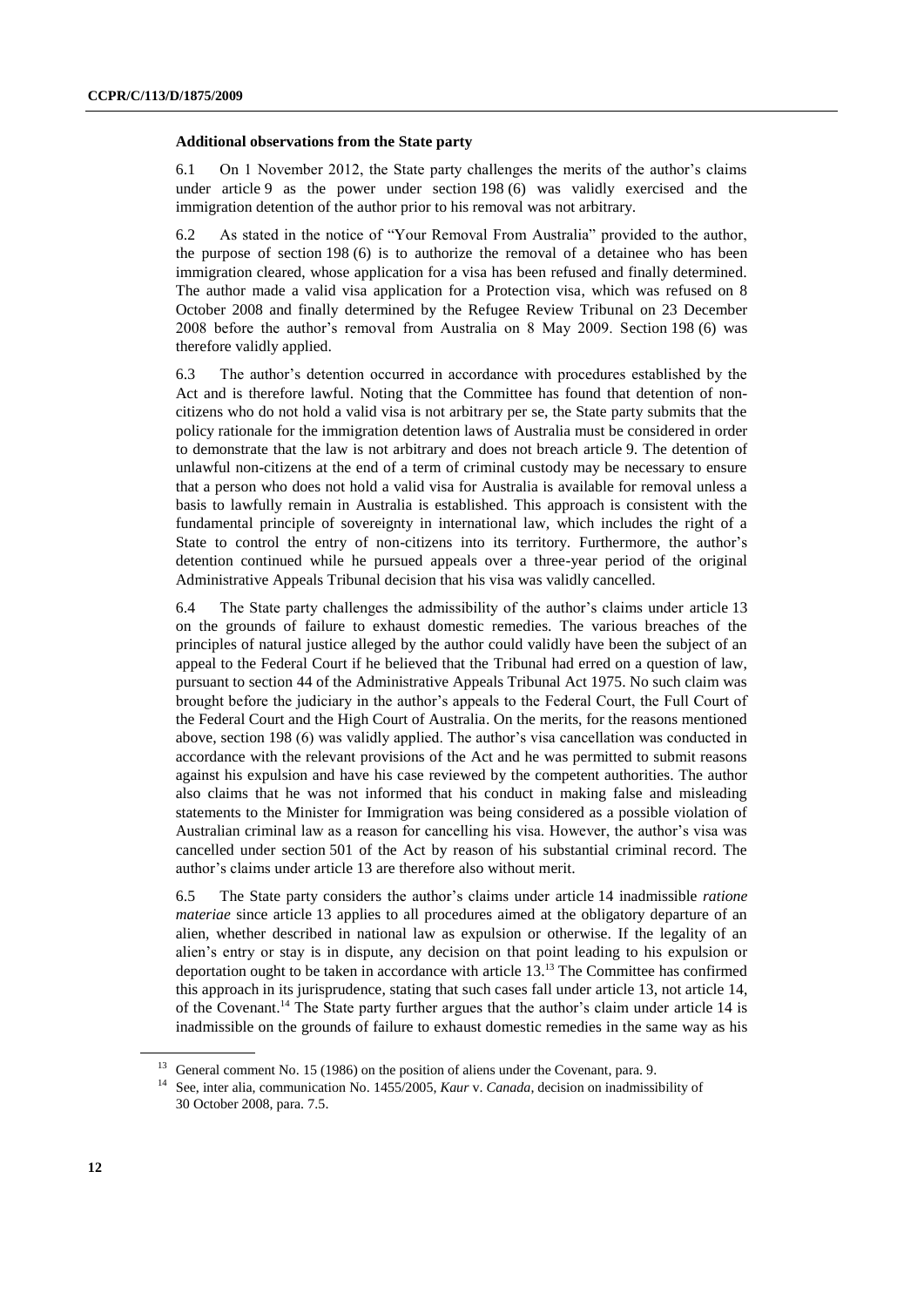claims under article 13. In addition, the general statement made by the Minister (see para. 5.9 above) does not provide any evidence of bias in the Minister's consideration of whether an individual is in fact a serious risk to the community or not. The author has not substantiated any basis on which any link between the Minister's statement and the author could be made.

6.6 On the merits, the State party submits that the purpose of the Ministerial intervention is to act as a "safety net" in exceptional circumstances and that it can be exercised discretionarily. The author had ample opportunity for a fair hearing before the Administrative Appeals Tribunal, the Federal Court and the Full High Court of Australia. Article 14 has therefore not been violated.

6.7 As for article 17, apart from making general statements about fathers separated from their sons, the author has not provided any evidence to suggest that there is or will be any close relationship with his son. The decision to cancel his visa and remove him was taken on the basis that he had committed a series of offences. The State party had a legitimate interest in the protection of its community. The relationship between the author and his son was fully considered by the Administrative Appeals Tribunal and the author did not provide evidence to conclude that that assessment was incomplete or in error, nor was the issue raised by the author in his appeals to the Federal Court or the High Court of Australia. The State party reiterates that there are a number of measures the author could take to seek contact with his son. On the merits, the State party reiterates its earlier submission.

#### **Further submissions from the parties**

7.1 On 4 November 2012 and 21 January 2013, the author reiterates his allegations and adds that he has been the victim of a denial of natural justice since the domestic authorities made a finding of criminal wrongdoing in circumstances where no charge or conviction for such matters existed and where no notice that the matter would be considered was put to him. Indeed, in 2003, the author was charged with four state offences and 15 Commonwealth offences. The four state offences were then quashed. However, in 2005, the Supreme Court of Queensland, sitting as court of appeal, allegedly took the author's state offences into account when determining his sentence for the Commonwealth offences.

7.2 The fact that the author applied for, and was refused, a Protection visa does not account for the time he spent in detention from 20 October 2005 until the time of his visa application in September 2008. Even if the author's removal under section 198 (6) of the Migration Act was for a purpose achievable under the Act, that purpose did not come into being until the author's visa application of September 2008.

7.3 With regard to the statement made by the Minister before making his decision in the author's case, the author maintains his position that making such a statement prior to the conduct of his review has violated his right to a fair hearing.

7.4 On article 17, the author maintains that the State party has unlawfully created the vast distance between the author and his son and then seeks to take advantage of that fact by pointing to what it believes to be a paucity of evidence supporting a claim that he and his son will ever have a close relationship. Since he was removed from Australia, the author has kept contact with his son via Skype and telephone.

8. On 23 December 2013, the State party understands the author's further allegations to mean that, to the extent that the then Minister for Immigration relied on the allegedly unlawful state sentences to cancel his visa, detain and deport him, those actions were also unlawful. The State party considers such allegations to be unsubstantiated and without merit. The State party considers that the sentencing judge acted in accordance with her obligations under the Crimes Act 1914 (Commonwealth offences) and the only identifiable sentencing error was corrected in 2005 when the author's state offences were quashed.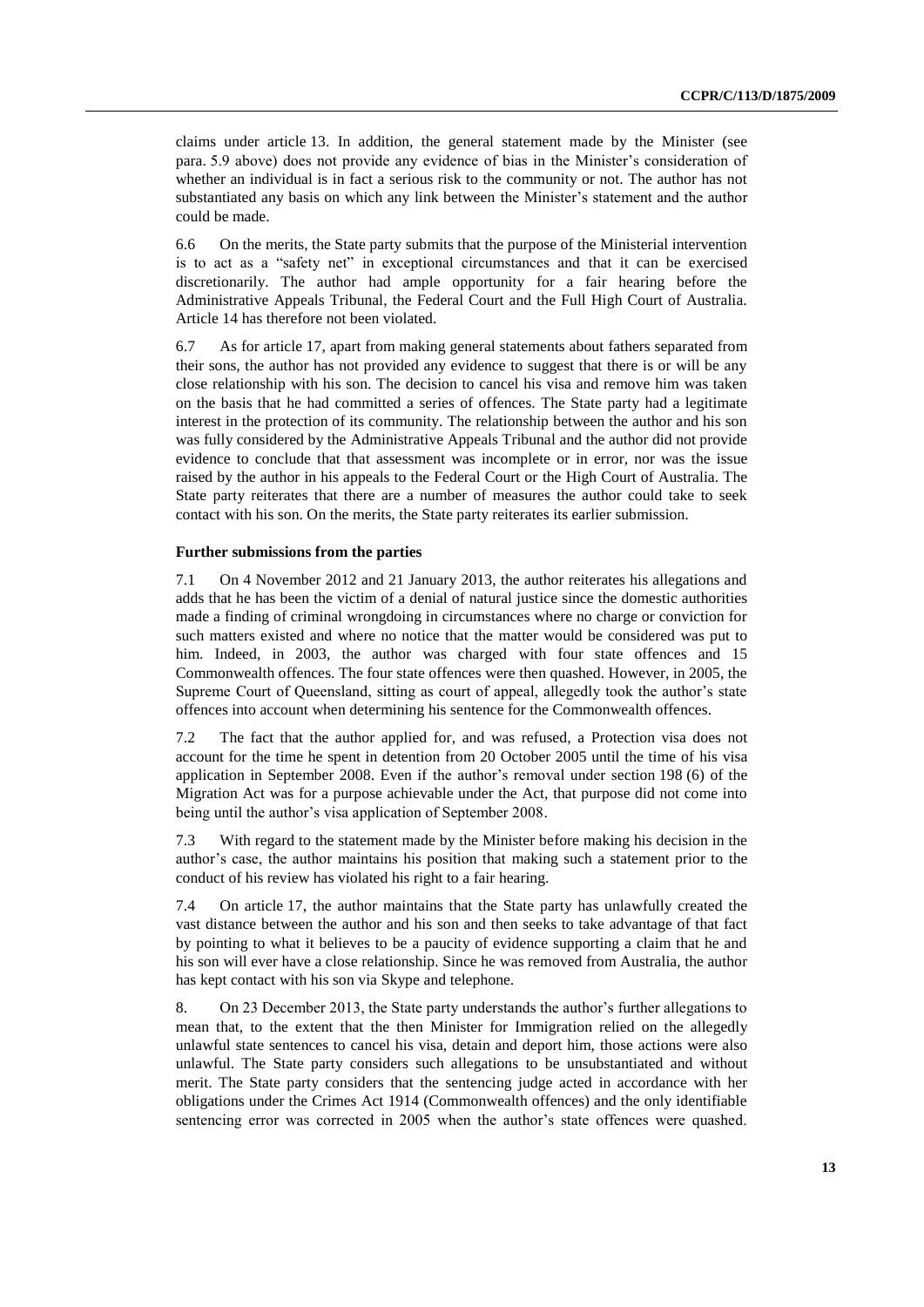Furthermore, irrespective of the quashed state offences, the author retained a substantial criminal record for fraudulently obtaining monies from the Commonwealth Government, banks and other institutions. The Minister therefore appropriately relied on the Commonwealth sentences when exercising his discretion to cancel the author's visa. As regards the decisions to cancel the author's visa, they were reviewed and considered. No error of law was identified.

9.1 On 13 January 2014, the author notes that the Supreme Court of Queensland has erred in law; however the author only came to know about it when he was back in the United States. Had those errors been spotted in time and had the author been adequately represented during the proceedings, he would have been sentenced to less than the 12 months required for the character test to apply and he might not have been removed from Australia. The Commonwealth sentences of 12 months or more, handed down on 13 November 2003 by the District Court of Queensland, impermissibly took into account the state offences under the Crimes Act 1914. The decision of the District Court of Queensland therefore lacks effect and could not be the basis for concluding that the author's "substantial criminal record" constituted a ground for his removal from Australia.

9.2 The author further argues that, while in detention, he was forbidden from working in order to pay for his legal defence before the Administrative Appeals Tribunal. Article 14 was therefore violated as the hearing before the tribunal was unfair.

9.3 With regard to the State party's contention that he has failed to exhaust domestic remedies, the author replies that the Minister's decision was appealed against to the Tribunal. The author then appealed to the Federal Court, then the Full Court of the Federal Court and then the High Court of Australia. He has therefore exhausted domestic remedies. If further remedies were to be pursued, the author could not exhaust them owing to a lack of financial resources.

9.4 The author therefore considers that the State party has violated his rights under articles 9 (1), 13, 14 and 17 (1) of the Covenant.<sup>15</sup>

#### **Issues and proceedings before the Committee**

#### *Consideration of admissibility*

10.1 Before considering any claim contained in a communication, the Human Rights Committee must, in accordance with rule 93 of its rules of procedure, decide whether or not the case is admissible under the Optional Protocol to the Covenant.

10.2 The Committee has ascertained, as required under article 5 (2) (a), of the Optional Protocol, that the same matter is not being examined under another procedure of international investigation or settlement.

10.3 The Committee notes that the State party challenges the admissibility of the author's claims under article 13 on the grounds of failure to exhaust domestic remedies since the various breaches of the rules of natural justice and/or procedural fairness hereby alleged by the author could validly have been the subject of an appeal to the Federal Court if he believed that the Administrative Appeals Tribunal had erred on a question of law. The Committee notes the author's reply that he came to know about those breaches only once he was back in the United States and that, in any event, he exhausted domestic remedies in Australia by appealing against the Tribunal's decision to the Federal Court, the Full Federal Court and the High Court of Australia and that he does not have the financial means to

<sup>&</sup>lt;sup>15</sup> The author no longer refers to allegations under articles 18, 23 and 24 of the Covenant.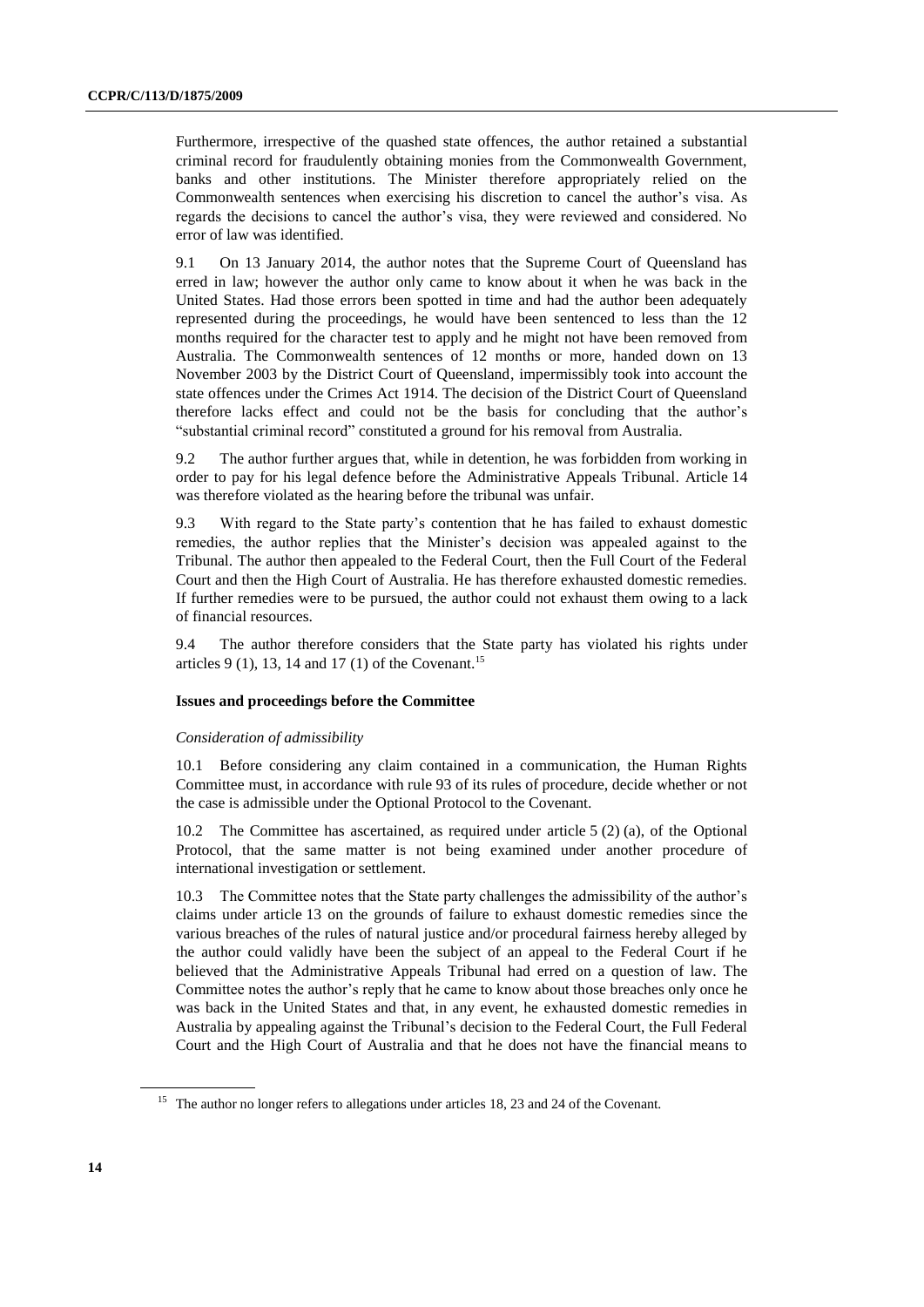introduce new claims. The Committee notes that, in his appeals against the Tribunal's decision, the author has not made such claims as those now submitted to the Committee. In the circumstances, the Committee considers that the author has not exhausted domestic remedies for that purpose. The Committee reiterates its jurisprudence according to which financial considerations or doubts about the effectiveness of domestic remedies do not absolve the author from exhausting them.<sup>16</sup> The Committee therefore declares that part of the communication inadmissible under article 5 (2) (b) of the Optional Protocol.

10.4 The Committee further notes the author's claim under article 14 that he was denied a fair hearing before the Tribunal because he was denied the opportunity to assess the evidence presented against him well before the hearing. He also alleges that the Minister's public statement prior to his decision to refuse to intervene prejudged the outcome of the said decision. The State party has challenged the author's allegation on the grounds of nonsubstantiation and of failure to exhaust domestic remedies. On the latter, the Committee notes that the author has indeed not brought his claim under article 14 before the relevant domestic authorities. The Committee declares that part of the communication inadmissible on the grounds of failure to exhaust domestic remedies, pursuant to article  $5(2)$  (b) of the Optional Protocol.

10.5 The Committee notes the State party's challenge to the admissibility of the author's allegation under article 18 (4), on the basis that the author has failed to substantiate how his right to ensure the religious and moral education of his son in conformity with his own convictions has been breached. The Committee notes that the author has not responded to the State party's arguments. The Committee therefore declares that part of the communication inadmissible on the grounds of insufficient substantiation under article 2 of the Optional Protocol.

10.6 The Committee notes the author's allegation that the State party has violated his rights under article 24 (1). It notes the State party's contention that such allegation is inadmissible *ratione personae*. The author has not challenged such argument. The Committee considers that part of the communication inadmissible, pursuant to article 1 of the Optional Protocol.

10.7 The Committee also notes that the author has invoked two provisions of the Convention on the Rights of the Child. The Committee reiterates that its competence is to monitor States parties' compliance to the Covenant. That part of the communication is therefore inadmissible under article 3 of the Optional Protocol.

10.8 The Committee notes the author's allegation that his expulsion has led to arbitrary interference in his family life in breach of articles 17 and 23. The State party challenges the admissibility of the communication on the grounds of failure to substantiate that the authorities did not take into account the author's family circumstances prior to his removal. In his comments, the author has shifted his claims under article 23 to a claim under article 17. The Committee notes that both allegations are interlinked and that they are closely linked to the merits of the case. It further considers that the author has sufficiently substantiated his claims for the purposes of admissibility. The Committee therefore declares the author's allegations under articles 17 and 23 admissible pursuant to article 2 of the Optional Protocol.

10.9 The Committee finally notes the author's allegation that his immigration detention was arbitrary, that it was unreasonably prolonged and that he was unable to challenge the legality of his detention before the Australian Courts, in violation of article 9 of the

<sup>16</sup> See, inter alia, communication No. 1576/2007, *Yussuf N. Kly* v. *Canada*, decision on inadmissibility of 27 March 2009, para. 6.4.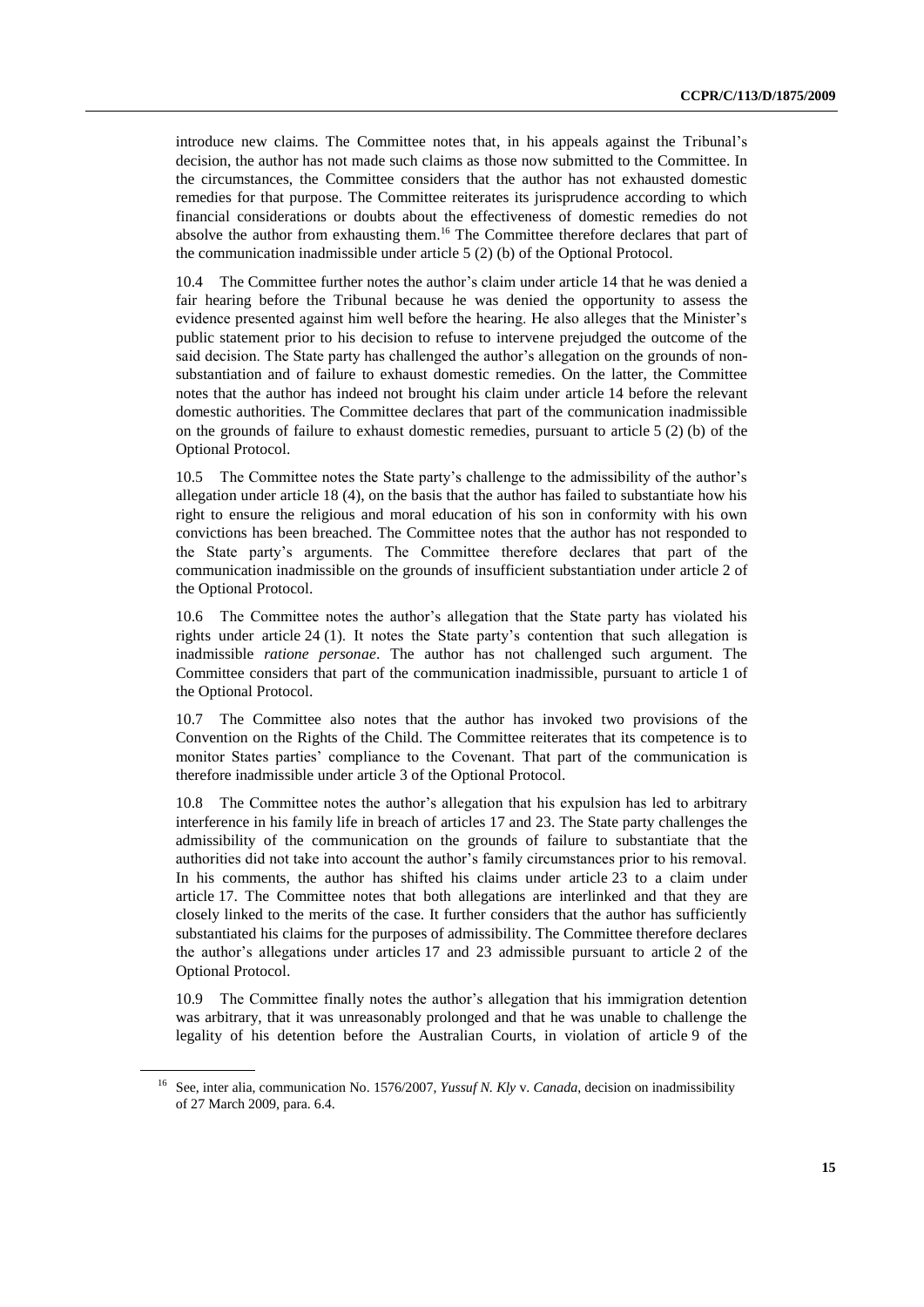Covenant. The Committee notes that the State party has not contested the admissibility of the author's allegation. The Committee considers that the author has sufficiently substantiated his allegation under article 9 for the purposes of admissibility, pursuant to article 2 of the Optional Protocol.

10.10 The Committee declares the communication admissible insofar as it appears to raise issues under articles 9, 17 and 23 of the Covenant, and proceeds to its consideration on the merits.

#### *Consideration of the merits*

11.1 The Human Rights Committee has considered the communication in the light of all the information made available to it by the parties, as provided for under article 5 (1) of the Optional Protocol.

11.2 With regard to article 9, the Committee notes the author's allegation that his immigration detention was arbitrary, unreasonably prolonged and that he was unable to challenge the legality of his detention. The Committee notes the State party's argument that the author's detention occurred in accordance with procedures established by the Migration Act; that the detention of unlawful non-citizens at the end of a term of criminal custody may be necessary to ensure that a person who does not hold a valid visa for Australia is available for removal unless a basis to lawfully remain in Australia is established; and that the author's detention continued while he pursued appeals over a three-year period of the original Tribunal's decision that his visa was validly cancelled.

11.3 The Committee considers that the author's detention and subsequent removal were carried out in accordance with Australian law, which allowed the cancellation of his visa pursuant to section 501 of the Migration Act by reason of his substantial criminal record; his detention under the Migration Act as an "unlawful non-citizen";<sup>17</sup> and his removal under section 198(6) following the conclusion of his final attempt to remain on Australian soil through his Protection visa application. Notwithstanding such considerations, the Committee ought to determine whether such detention, while in conformity with Australian law, was arbitrary as alleged by the author.

11.4 The Committee notes that it is uncontested that the author was released in June 2004 as a result of the Queensland Community Corrections Board determination that he was suitable for release into the Australian community. It further notes that the author was released on parole and allegedly reported without incident for a year before the decision of the delegate's Minister to cancel his visa for having a substantive criminal record. The author was placed in immigration detention one year after his release on parole, on 20 October 2005. He remained in detention until his removal on 8 May 2009, three and a half years later.

11.5 The Committee recalls that the notion of arbitrariness is not to be equated with "against the law" but must be interpreted more broadly to include elements of inappropriateness, injustice, lack of predictability and due process of law. Detention in the course of proceedings for the control of immigration is not arbitrary *per se*, but the detention must be justified as being reasonable, necessary and proportionate in the light of the circumstances and reassessed as it extends in time. To detain immigrants further while their claims are being resolved would be arbitrary in the absence of particular reasons specific to the individual, such as an individualized likelihood of absconding, a danger of crimes against others, or a risk of acts against national security.<sup>18</sup> The decision must

<sup>&</sup>lt;sup>17</sup> See section 189 of the Migration Act.

<sup>&</sup>lt;sup>18</sup> See general comment No. 35 on article 9 (liberty and security of person), para. 18.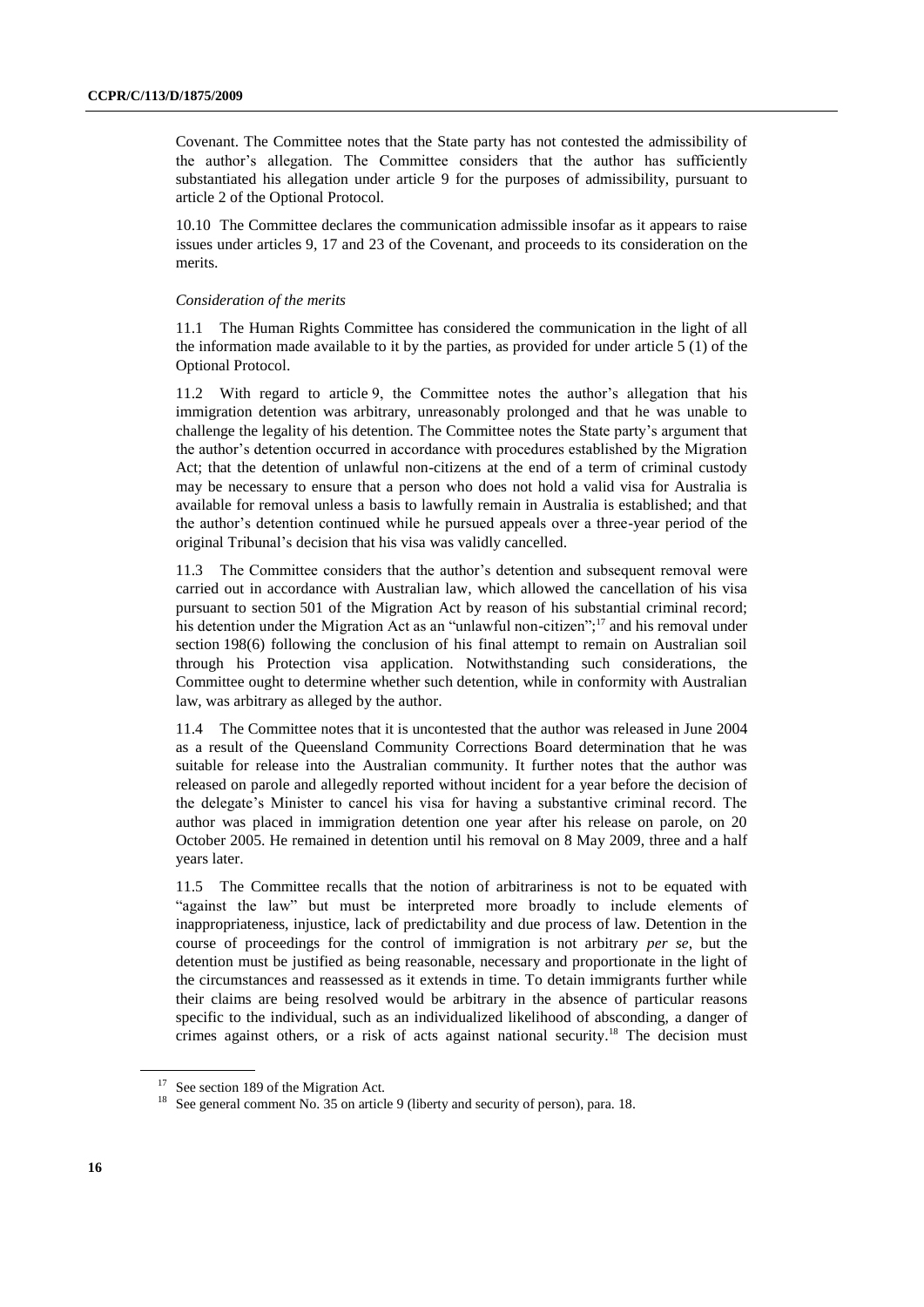consider relevant factors case by case, and not be based on a mandatory rule for a broad category; must take into account less invasive means of achieving the same ends, such as reporting obligations, sureties or other conditions to prevent absconding; and must be subject to periodic re-evaluation and judicial review.<sup>19</sup>

11.6 According to the information before the Committee, the author became an "unlawful non-citizen" as a result of the cancelling of his visa and, pursuant to the Migration Act 1958, was automatically placed in immigration detention until his removal, which eventually occurred three and a half years later. During that time, the authorities of the State party made no individual assessment of the need to maintain the author in immigration detention. The Committee considers that the State party has not demonstrated on an individual basis that the author's continuous and protracted detention was justified for such an extended period of time.<sup>20</sup> The State party has also not demonstrated that other, less intrusive, measures could not have achieved the same end, of compliance with the State party's need to ensure that the author would be available for removal (see para. 6.3 above). Furthermore, the author was deprived of the opportunity to challenge his indefinite detention in substantive terms. The Committee recalls its jurisprudence that judicial review of the lawfulness of detention is not limited to mere compliance of the detention with domestic law but must include the possibility to order release if the detention is incompatible with the requirements of the Covenant.<sup>21</sup> For all those reasons, the Committee concludes that, in the present circumstances, the detention of the author violated his rights under article 9 (1) of the Covenant.

11.7 The Committee notes the author's allegation that his expulsion constitutes an arbitrary interference with his family life under articles 17 and 23. The Committee first notes the State party's argument that the author and his son did not constitute a family under articles 17 and 23, as their contact was minimal.

11.8 The Committee recalls its general comment No. 16, whereby the concept of the family is to be interpreted broadly.<sup>22</sup> The concept refers not solely to the family home during marriage or cohabitation, but also to the relations in general between parents and child.<sup>23</sup> The Committee cannot exclude that the author and his son had family ties beyond the biological since the author has obtained contact orders from the Federal Magistrate Court and those contact orders were not implemented for a number of reasons, including the fact that his ex-partner and the author had a strained relationship and the mere fact that the author was in immigration detention. Therefore the Committee considers that the decision of the State party to deport the author, with the effect that this may have of a permanent impact on his relationship with his son, coupled with a permanent re-entry ban, is to be considered "interference" with the family.

11.9 The issue arises as to whether or not such interference would be arbitrary and contrary to articles 17 and 23 (1) of the Covenant. The Committee recalls that even interference provided for by law should be in accordance with the provisions, aims and

<sup>&</sup>lt;sup>19</sup> See general comment No. 35 (see footnote 21), para. 18. See also communications No. 2136/2012, *M.M.M. et al.* v. *Australia*, para. 10.3; and No. 1014/2001, *Baban* v. *Australia*, Views adopted on 6 August 2003, para. 7.2

<sup>20</sup> See communication No. 2094/2011, *F.K.A.G. et al.* v. *Australia*, Views adopted on 26 July 2013, para. 9.4.

<sup>21</sup> See, inter alia, communications No. 2094/2011, *F.K.A.G. et al.* v. *Australia*, (see footnote 23), para. 9.6; and No. 1014/2001, *Baban* v. *Australia* (see footnote 22), para. 7.2.

 $22$  See general comment No. 16 (see footnote 14), para. 5. See also communication No. 1959/2010, *Warsame* v. *Canada*, Views adopted on 21 July 2011, para. 8.7.

<sup>23</sup> See communication No. 417/1990, *Balaguer Santacana* v. *Spain* (see footnote 7), para. 10.2.